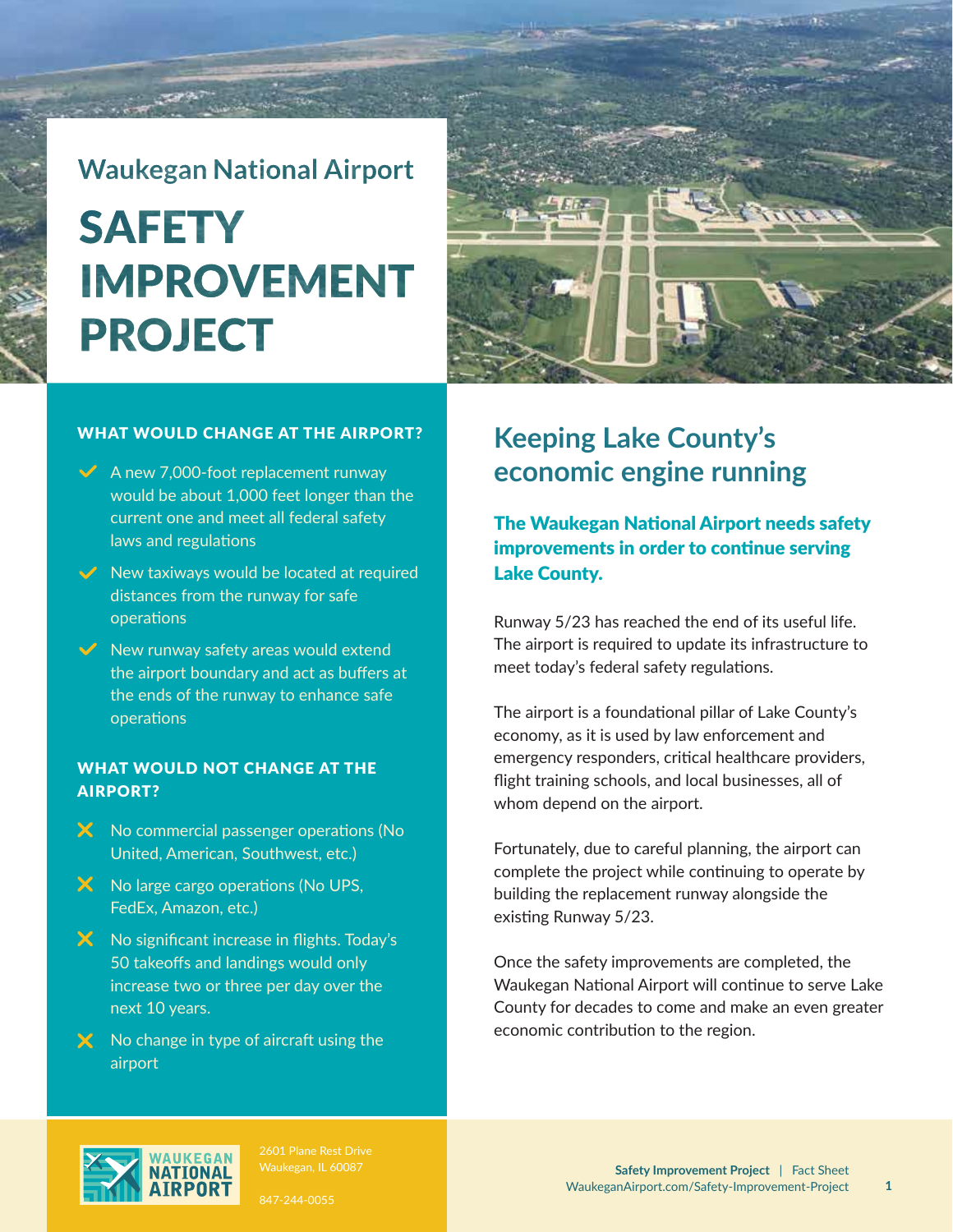### **Waukegan National Airport's impact on the local economy**

### \$181 million \$236 million

Annual contribution to the local economy (estimated)

airport currently supports Number of people who

### \$11 million

Annual tax revenue to state and local governments generated by the airport

Annual contribution to the local economy by 2030 (estimated)

## 900 jobs<br>
Number of local jobs the 25,000+ people

work for companies that depend on the airport for business operations

### **Funding the project**

### \$143 million

#### \$0.00

Total cost for the Safety Improvement Project (estimated)

There would be no local taxes required or raised to pay for this project.

Funding would come from federal and state capital grants. The remainder would be paid by the users of the airport.

### **Community benefits**

### Five-lane road

The long-sought widening of Green Bay Road near the airport would take place at the same time as the airport project, ending a traffic bottleneck. The five-lane road would go under the replacement runway and through traffic would be maintained during construction.

### Multi-use trail

The Safety Improvement Project can help make possible one of the Lake County Forest Preserve's long-planned trail connections for neighboring communities. A multi-use trail is envisioned on a portion of the Waukegan Savanna south of York House Road.

### WOULD OPERATIONS CHANGE AT THE AIRPORT?

No, operations would not change. The existing runway does not allow enough space for cargo or commercial flights, nor would the proposed replacement runway. The entire airport is not nearly large enough for these types of operations. Furthermore, the Chicago area's need for large-scale flights is more than adequately covered by other airports and there is no need for Waukegan National Airport to take on these operations.

### HOW MUCH LAND WOULD BE ACQUIRED?

To create the FAA-required runway safety areas, new land needs to be purchased by the airport. The airport has been purchasing land for many years as part of this plan. Additionally, about 52 acres of Forest Preserve land, 34 residencies, 6 businesses and vacant land would need to be purchased for the project. Property acquisition will follow federal regulations.

### WHAT ARE THE CONSEQUENCES OF NOT PROCEEDING?

The airport is required to meet FAA standards. Without the new runway replacement project, the airport would be closed for 3 years to reconstruct the existing runway, significantly reducing its economic contributions to the region. A reconstructed runway could be shorter than what exists today, limiting future operations. Companies that depend on the airport may go elsewhere and might not return when the airport reopens. Emergency responders and critical healthcare users would lose an important asset. The future sustainability of the airport would be stymied.

To submit questions and comments to the Environmental Assessment Project Team, email WaukeganEAComments@projectpublicmeeting.com.



2601 Plane Rest Drive

847-244-0055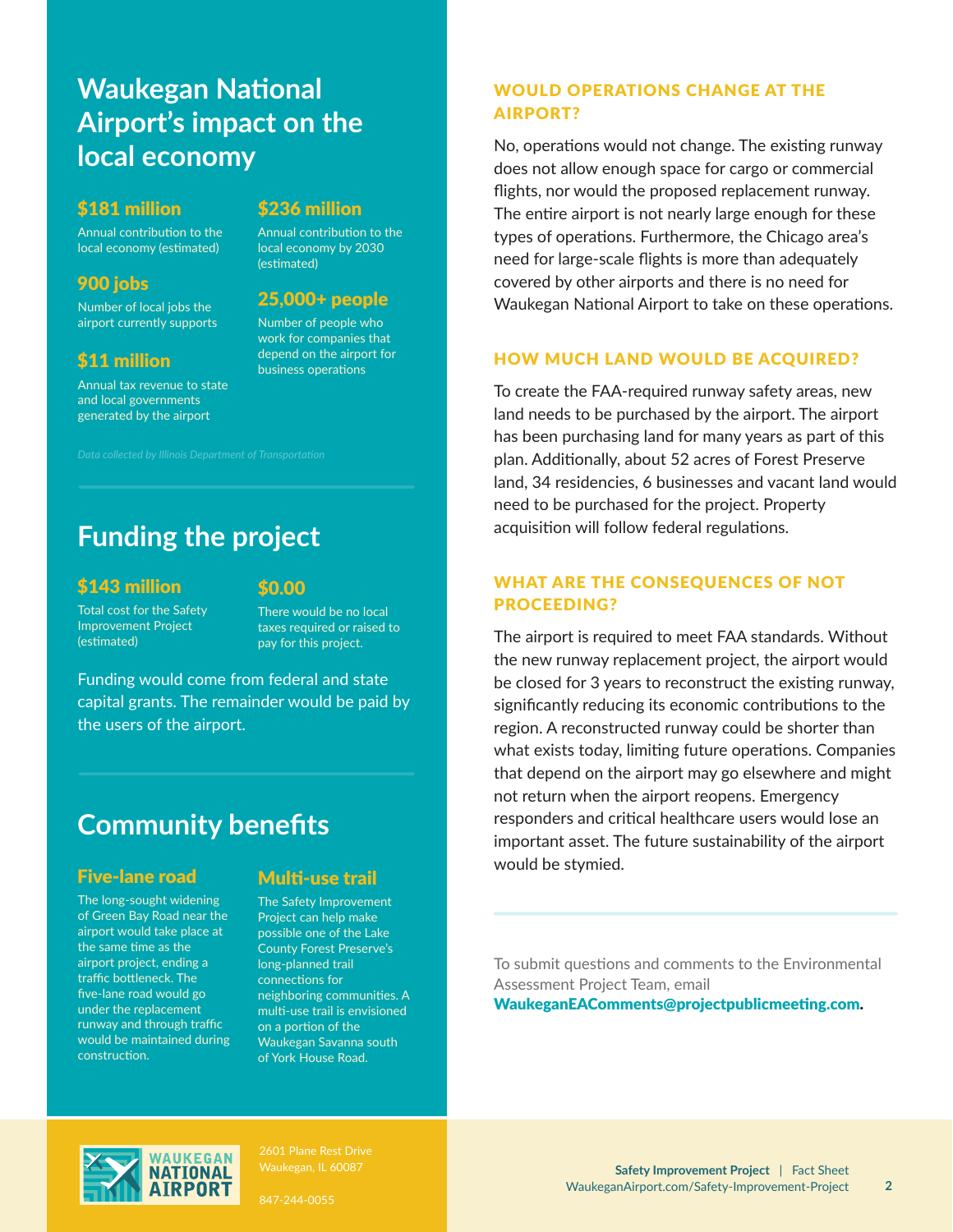## **CONNECTING NATURE TRAILS, REVITALIZING LAND**

**Conceptual rendering of the proposed trail looking northwest towards York House Road**

**Should the Waukegan National Airport's Safety Improvement Project move forward, it could provide support for a section of a new multi-use trail connector and revitalize a portion of the natural savanna.**

Due to careful planning, the Safety Improvement Project can help make possible one of the Lake County Forest Preserve's long-planned trail connections for neighboring communities.

> **Conceptual path of the proposed trail in yellow**



2601 Plane Rest Drive

York House Road

847-244-0055

#### INCREASING COMMUNITY ACCESS

A new trail is envisioned to run east to west on the Lake County Forest Preserve land adjacent to the Airport's proposed purchase. This trail, along with the completion of other sections, will eventually connect existing regional trails — the Robert McClory Bicycle Path, the Des Plaines River Trail and the Lyons Woods Forest Preserve. Connecting these trails is part of the Lake County Forest Preserve's long-term plans, which could be expedited with funding from the sale of the land to Waukegan National Airport.

**The trail could provide access to communities who have historically not been linked to the county's regional trail system. This trail is one segment of the Lake County Forest Preserve and other agencies' ongoing effort to provide underserved communities with access to regional trails.** 

Currently, it is estimated that about 20,000 residents in the area are not connected to the regional trail system. Additionally, the completion of this section of trail, along with other trails currently being planned by the Lake County Forest Preserve, will link together two municipal parks, three forest preserves and will pass through three municipalities.